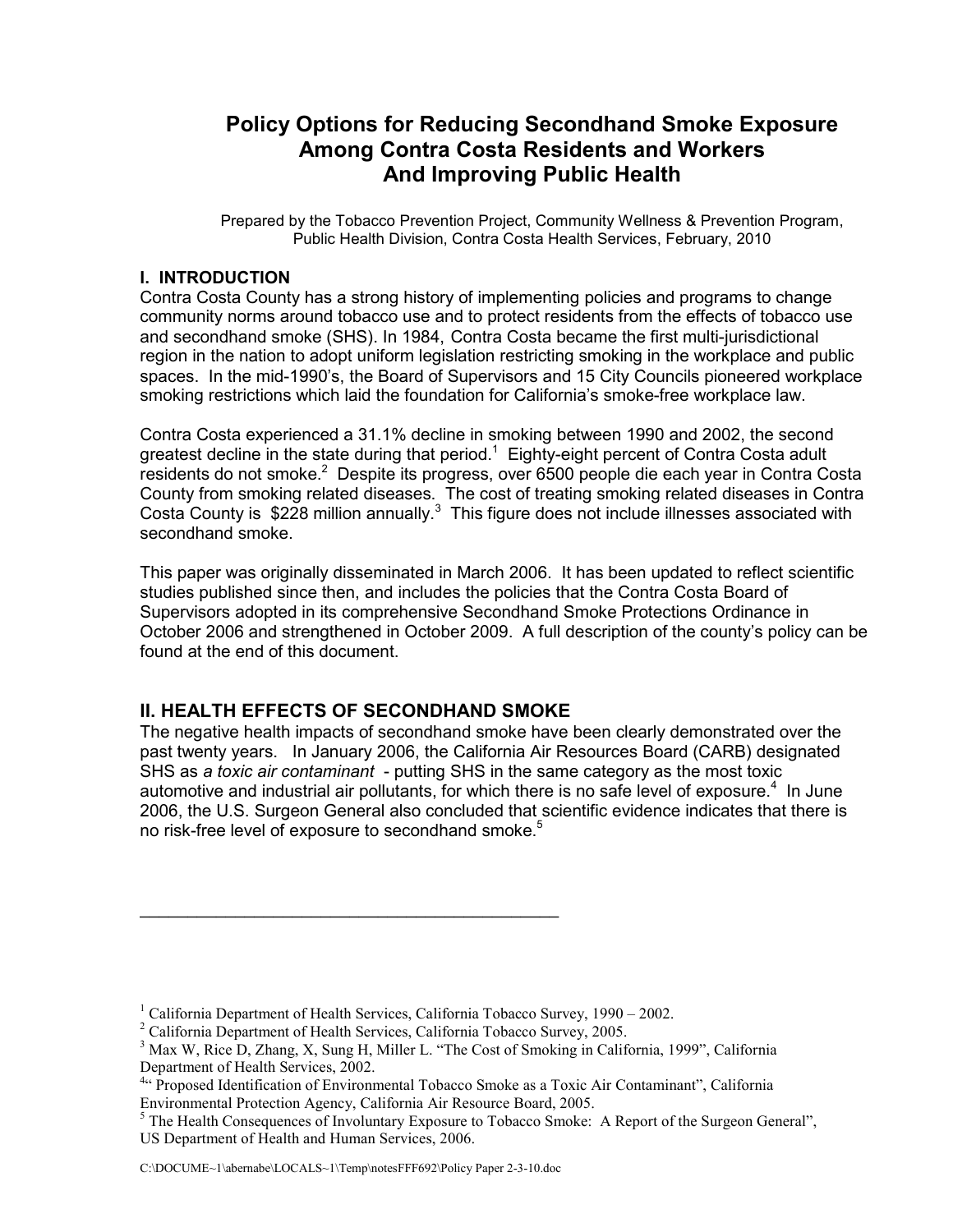**Secondhand smoke is a proven killer.** Secondhand smoke causes as many as 53,000 deaths each year in the United States, approximately 6,000 of which occur in California.<sup>6</sup> Health impacts of SHS in California each year include: over 400 lung cancer deaths; over 3,600 cardiac deaths; about 31,000 episodes of asthma; about 21 cases of SIDS; about 1,600 cases of low birth weight in newborns; over 4,700 cases of pre-term delivery.<sup>7</sup>

**Banning outdoor smoking is scientifically justifiable.** According to James Repace, a well-known researcher of secondhand smoke, "Failure to ban smoking in (outdoor venues) may expose non-smokers to levels of secondhand smoke as high or higher that received in indoor spaces where smoking is unrestricted".<sup>8</sup> For example, a group of people smoking near a building entrance can saturate a local area with tobacco smoke. In May 2007, Stanford researchers published the results of a study on air pollution levels arising from outdoor tobacco smoking activity which concluded that exposure to secondhand smoke produced by a smoker are many times more concentrated that normal background air pollution levels. This means that in environments such as parks, sidewalk cafes and outdoor pubs where smoking is permitted, second hand smoke exposure poses significant health consequences.<sup>9</sup>

Many non-smokers exposed to outdoor tobacco smoke suffer immediate symptoms including breathing difficulties, eye irritation, headache, nausea, and asthma attacks. New research shows that heart attack rates drop after smoking bans and the decrease continues downward over time. One year after passing smoking bans, communities in North America and Europe had 17 percent fewer heart attacks compared to communities without smoking restrictions, and the number of heart attacks kept decreasing with time.<sup>10</sup>

**Smoke-free policies reduce smoking.** In addition to protecting public health by reducing exposure to harmful chemicals, other positive results of smoke-free policies include: changing community norms regarding tobacco use; encouraging smokers to become nonsmokers; reducing the number of cigarettes smoked by people who continue to smoke; and helping former smokers remain smoke-free.

**There is no constitutional right to smoke.** The US and California constitutions guarantee certain fundamental rights and protects certain classes from all but the most compelling government regulation. No court has ever recognized smoking as a protected fundamental right nor has any court ever found smokers to be a protected class. To the contrary, every court that has considered the issue has declared that no fundamental "right to smoke" exists.

## **III. KEY ELEMENTS OF A MODEL COMPREHENSIVE SHS POLICY**

Local ordinances limiting exposure to secondhand smoke are among the most direct and effective way to improve the public's health and change community norms. The CARB designation of SHS as a toxic air contaminant and the U.S. Surgeon General's declaration that there is no risk-free level of exposure to secondhand smoke provides a new impetus for reviewing and updating smoking policies. The following policy options were developed in consultation with several California tobacco prevention organizations including Resources and

<sup>&</sup>lt;sup>6</sup> "Proposed Identification of Environmental Tobacco Smoke as a Toxic Air Contaminant", California Environmental Protection Agency, California Air Resource Board, 2005.

<sup>&</sup>lt;sup>7</sup> "Proposed Identification of Environmental Tobacco Smoke as a Toxic Air Contaminant", California Environmental Protection Agency, California Air Resource Board, 2005.

<sup>8</sup> Repace, James. " Banning Outdoor Smoking is Scientifically Justifiable, " *Tobacco Control, March 2000.*

<sup>9</sup> Klepeis, N., OH, W., Switzer, P. "Real-time Measurements of Outdoor Tobacco Smoke Particles". *Journal of the Air and Waste Management Association*, May 1, 2007

 $10$  Circulation. 2006 Oct 3;114(14):1490-6. Epub 2006 Sep 25.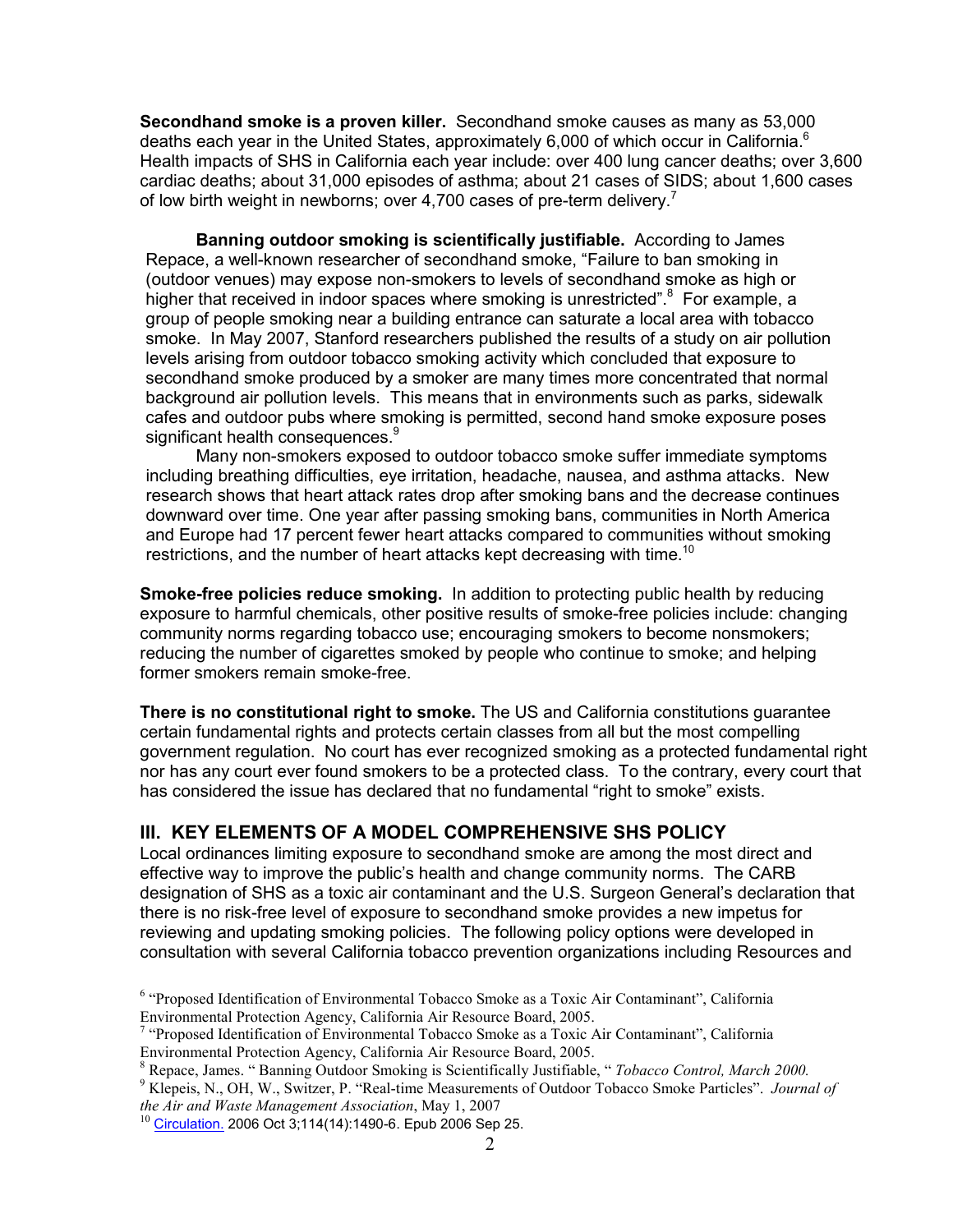Education Supporting People Everywhere Controlling Tobacco (RESPECT), Technical Assistance Legal Center (TALC), American Lung Association of California, California's Clean Air Project (CCAP), and the Contra Costa County Tobacco Prevention Coalition.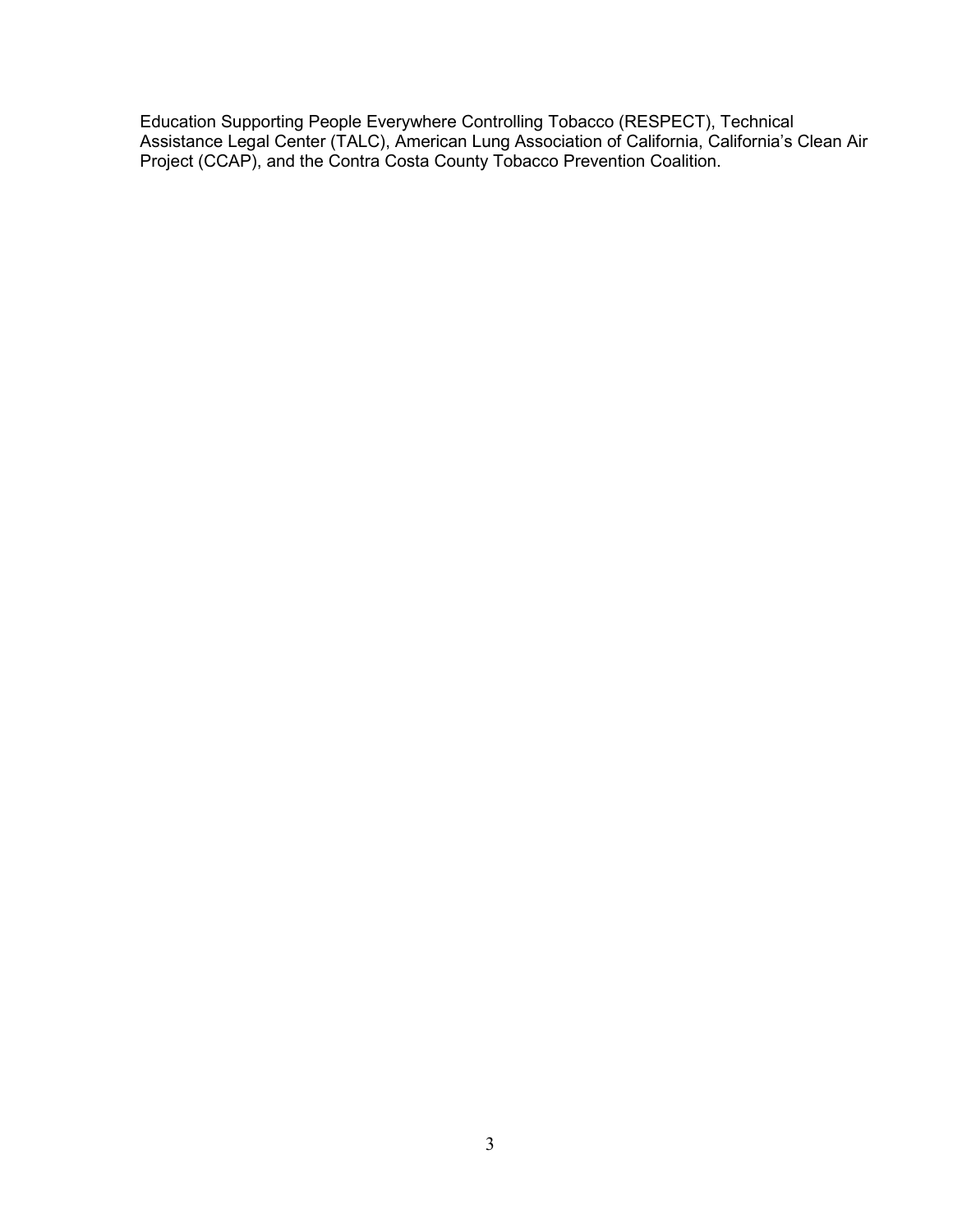#### **A. Addressing Exemptions in California's Smokefree Workplace Law**

The State law, (Labor Code section 6404.5) prohibiting smoking in indoor workplaces contains exemptions for some types of businesses. Since the law was fully implemented in 1998, the Tobacco Prevention Project (TPP) has fielded hundreds of complaints about indoor smoking, including complaints about smoking in exempted workplaces such as tobacco shops, bingo halls, company vehicles and banquet rooms. Between 2002 and 2009, the TPP responded to 267 calls, 98 of which concerned indoor smoking (36% of total calls).

- 1. The redefinition of "workplaces" could include areas under control of an employer, business or non-profit entity that an employee or the general public may have cause to enter in the normal course of operations, including but not limited to tobacco shops, employee lounges, conference and banquet rooms, bingo and hookah bars.<sup>11</sup> The Board of Supervisors redefined "Workplace" in order to address exceptions to the state law and to extend workplace protections to all employees and customers.
- 2. In response to increased demand for smokefree rooms, and to further health protections, the Board of Supervisor's reduced the percentage of smoking-permitted motel and hotel rooms allowed by State law from 40% to no more than 20% per establishment.

#### **B. Expanding Smokefree Zones Outdoors**

The successes of Contra Costa's Clean Air Ordinance and the State's Smoke-free Workplace Law, and the Legislature's adoption of AB 846 banning smoking within 20 feet of entrances, exits and operable windows of government buildings, have led residents to expect clean air both inside and outside of the workplace. Between 2002 and 2009, the TPP responded to 100 complaints about smoking in outdoor locales - 37% of the total complaints.

Reasons for limiting outdoor smoking include: protecting the public, including children, from a toxic air contaminant; protecting workers from SHS drifting into buildings; assuring access to residents with respiratory disabilities (ADA access); reducing tobacco related litter; reducing fire hazards; and reducing the potential for children to associate smoking and tobacco with a healthy lifestyle.

In order to extend SHS protections outdoors, and to meet the expectation of nonsmoking residents to breathe clean air 100% of the time, the Board of Supervisors adopted the following policies as part of the County's comprehensive ordinance:

1. No smoking within (at least) 20 feet of doors, exits, operable windows and ventilation units of enclosed workplaces and buildings open to the public; 2. No smoking in outdoor dining areas, at bars and restaurants, (including outdoor dining areas at places of employment and in outdoor lounges);

3. No smoking on public trails;

4. No smoking in public parks;

5. No smoking in outdoor services areas such as bus stops, cabstands, ATM lines, ticket lines; and

<sup>&</sup>lt;sup>11</sup> "Comprehensive Secondhand Smoke Model Ordinance for California Communities", Technical Assistance Legal Center, Oakland, CA, 2006.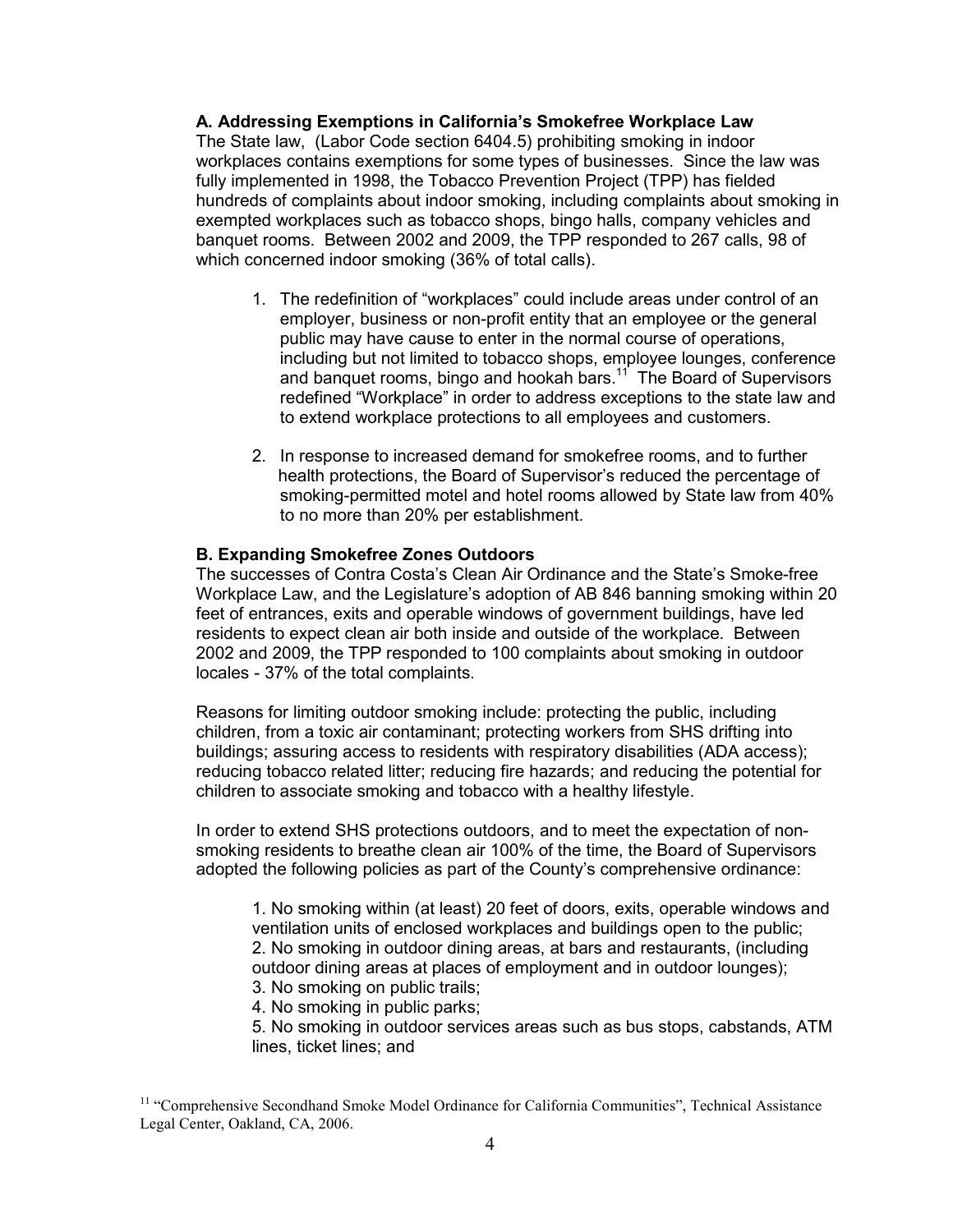6. No smoking in public event venues such as fairgrounds, stadiums, pavilions.

The law also requires that in every building or other place where smoking is regulated by the owner, operator or manager must not:

- allow ashtrays or other receptacles for disposing of smoking materials in nonsmoking areas;
- knowingly allow smoking in non-smoking area. The owner, operator or manager must request that the person stop smoking and if the person fails to stop, ask them to leave the premises.

### **C. Expanding Smokefree Areas in Multi-Unit Residences**

Drifting SHS in multi-unit housing complexes, including condominiums and senior citizen housing, exposes non-smokers to a serious health hazard. Over the past eight years, the TPP has fielded an increasing number of complaints about smoke drifting through ventilation systems, bathroom fixtures and windows. Ten percent of total calls between 2002 and 2006 concerned secondhand smoke in multi-unit residents. Between January 2006 and December 2009, 49% of total calls to the project have been about drifting smoke in multi-unit residences.

Of particular concern are children and residents with respiratory conditions and disabilities whose health is seriously compromised by breathing SHS in the home. Low-income residents are at an acute disadvantage because they usually do not have the resources to move into a new apartment if SHS is a problem in their complex.

A recent survey of 600 apartment renters and 300 apartment owners and managers found that 69% of apartment renters favor laws requiring all apartment buildings to offer non-smoking units, and that 67% of owner/managers support such laws once they learn how they would protect tenants from secondhand smoke and would reduce their fire insurance premiums. The key finding from the survey is that Californians are ready for local ordinances encouraging apartment owners and managers to set aside smoke-free apartment units.<sup>12</sup>

The Board of Supervisor's adopted the following three policies for multi-unit housing residences of four or more units:<sup>13</sup>

- 1. No smoking in the common indoors and outdoors areas of multi-unit housing.
- 2. No smoking in all areas within 20 feet of doors, windows, air ducts and ventilation systems of multi-unit residences, except while passing on the way to another destination.
- 3. Landlords of multi-unit housing must:
	- designate and map smoking permitted and non-smoking areas, including individual units;
	- disclose location of smoking permitted and non-smoking areas, including individual units, to tenants at the time of lease signing;
	- disclose to tenants how smoking complaints are handled

<sup>&</sup>lt;sup>12</sup> Goodwon, Paul, "Summary of Survey Research Findings on Attitudes about Smoke-free Apartments", 2006. <sup>13</sup> Contra Costa County Comprehensive Secondhand Smoke Protections Ordinance (2006-66) Code Chapter 445-4, Adopted October 2006, modified October 2009.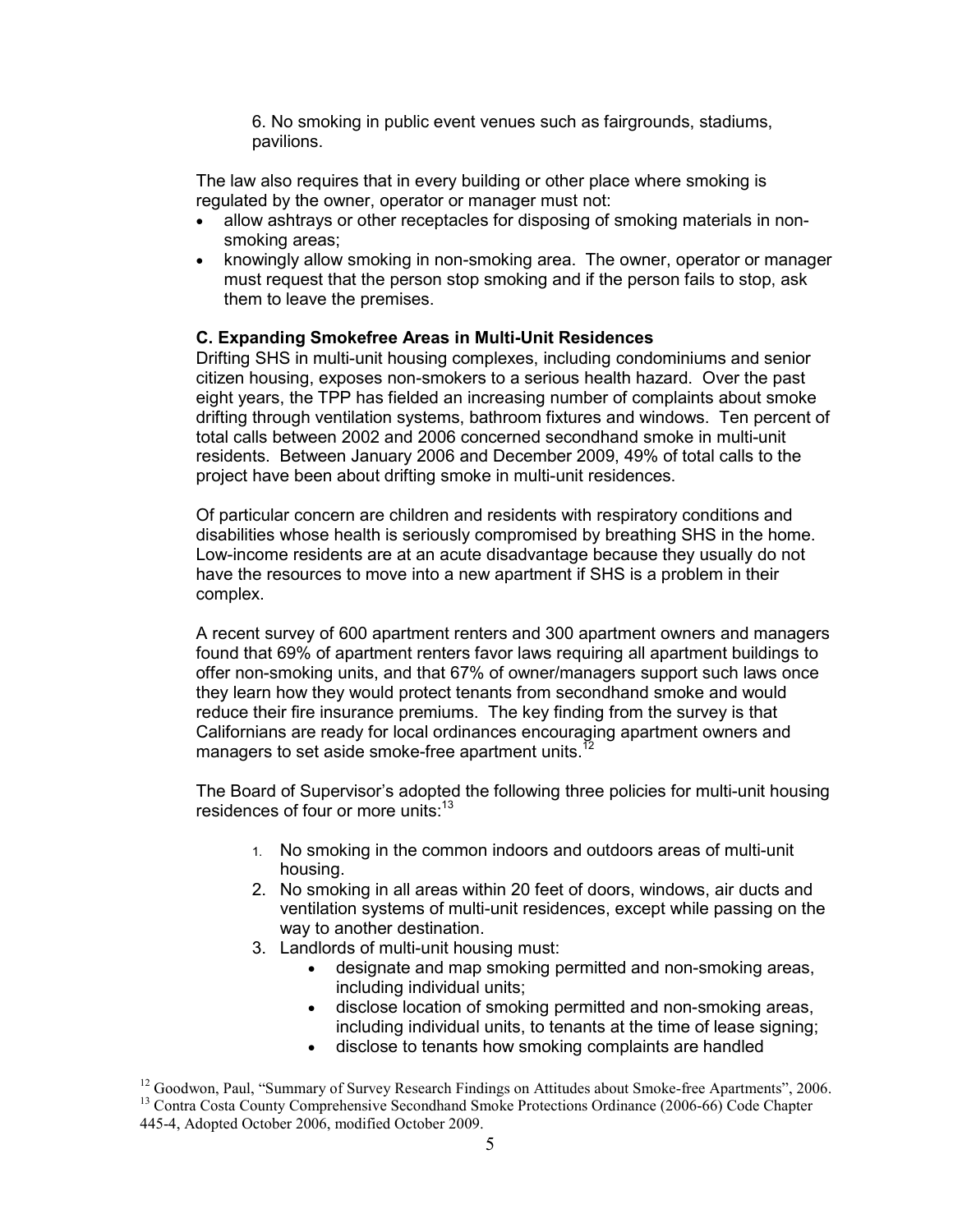Landlords may designate a portion of an outdoor common area of a multi-unit housing complex as a smoking area. A designated smoking area of an outdoor common are of a multi-unit residence must not overlap with any area where smoking is otherwise prohibited by local, state or federal laws; must be located at least 25 feet in all directions from non-smoking areas; must not include areas primarily used by children; must be no more that 25 percent of total outdoor common area; must have a clearly marked perimeter; and must be identified with conspicuous signage.

Additional options for protecting residents in multi-unit housing complexes are still evolving in the field. Options currently under consideration in some communities include:

- o Making 75% of existing units nonsmoking;
- o Making 100% of existing units nonsmoking;
- o Making 100% of new units nonsmoking;
- o Prohibiting smoking on balconies or in patios of nonsmoking units;
- o Group nonsmoking units together (vertically/horizontal);
- o Group Smoking units together (vertically/horizontally);
- o Requiring landlords to disclose to prospective tenants which units are designated nonsmoking units and which are smoking units;
- $\circ$  Requiring landlords to disclose to prospective tenants how drifting smoke complaints are handled;
- o Requiring every lease to include the following terms:
	- No Smoking in designated nonsmoking units.
	- No smoking in nonsmoking common areas.
	- Other tenants in the building are legally entitled to demand compliance with the nonsmoking terms.

#### **D. Declare SHS a public nuisance**

Secondhand smoke can be added onto the list of declared "public nuisances," in order to provide abatement relief through current public nuisance statutes.

#### **E. Additional Measures**

The following two areas may also be considered to further protect residents from Secondhand smoke exposure.

- Tobacco use on **health care campuses** poses a contradiction to the mission and purpose of medical facilities as smoking is the main cause of preventable death in the United States. Increasingly, health care systems in Contra Costa, and in the country are banning tobacco use on their campuses. The Board of Supervisor's adopted a policy requiring the County Regional Medical Center and all county healthcare campuses to become smoke free. Private healthcare campuses can adopt their own smokefree campus policies.
- Smoking in **licensed family childcare centers**. Current state regulations allow smoking in other parts of the home during childcare hours and in the childcare areas during non-working hours. Particulate matter remains on carpets, furniture, and bedding and walls indefinitely, exposing children to carcinogens and asthma triggers when they are present.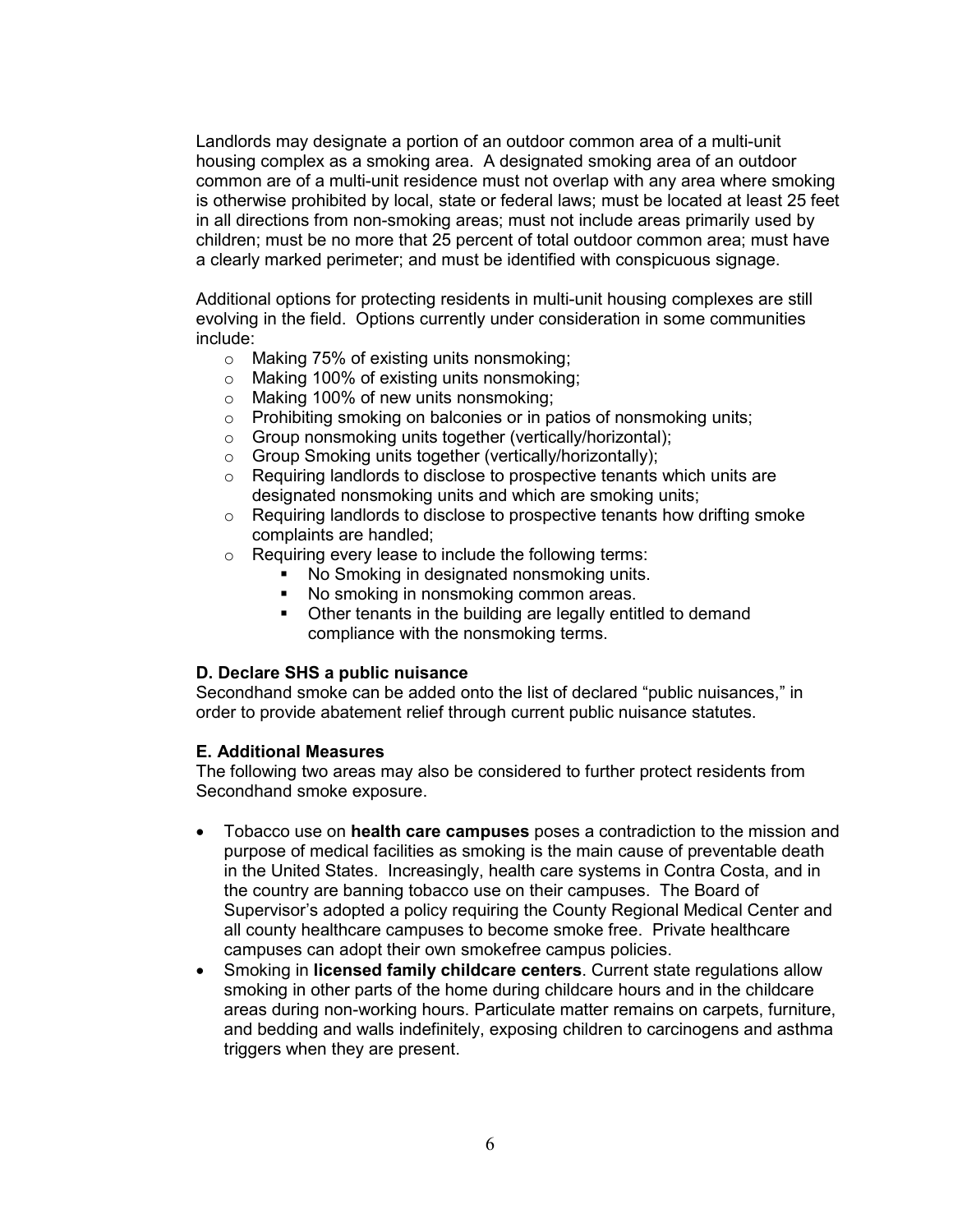## **V. IMPLEMENTATION AND ENFORCEMENT**

The County's SHS ordinance expands secondhand smoke protections to prohibit smoking within 20 feet of doors, operable windows, air ducts and vents of any enclosed place of employment or enclosed places open to the public; outdoor restaurants, employee lounges and dining areas; public parks and on public trails; in service areas (such as ATM lines, ticket lines, and bus stops); at public events; and in common indoor and outdoor areas of multi-unit housing, and within 20 feet of doors, operable windows, vents and air intake units of multi-unit housing residences. Contra Costa Health Services has phased in implementation and enforcement of the County's Secondhand Smoke Protection Ordinance. (A copy of the County's Outreach and Education Plan is available upon request.)